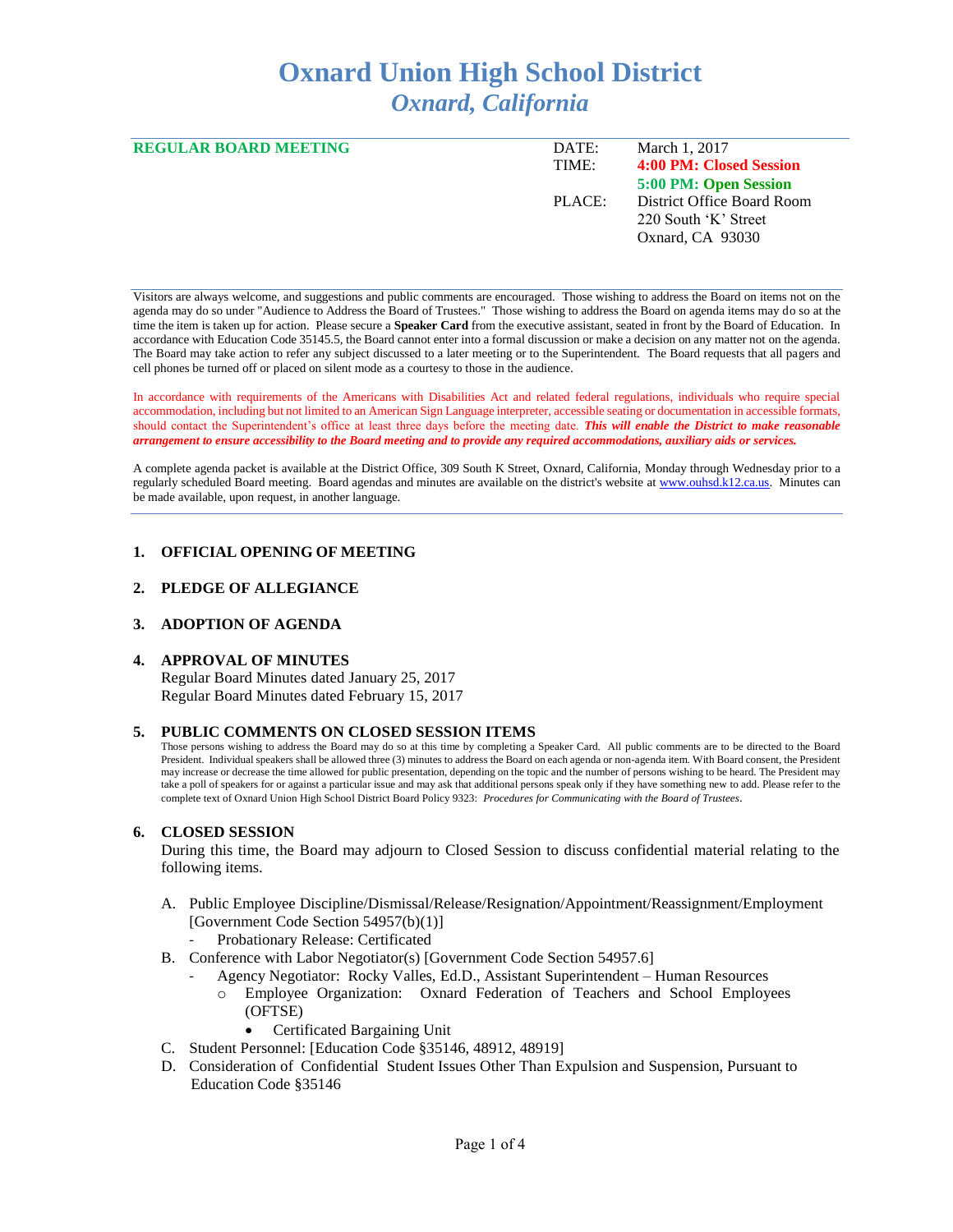Board Meeting Agenda March 1, 2017

- E. Conference with Real Property Negotiator (Govt. Code § 54956.8) PROPERTY: 50-acres of 107.25 acres located at or near 1825 Camino del Sol, Oxnard, CA (southeast corner of N. Rose Ave. and Cesar Chavez Dr.) Ventura County Assessor Parcel No. 214-0- 020-595 AGENCY NEGOTIATOR: Steve Dickinson, Asst. Superintendent Admin. Services NEGOTIATING PARTIES: Brian Edward Maulhardt, as Trustee of the Brian Edward Maulhardt Children's Support Trust UNDER NEGOTIATION: Price and terms of payment
- F. Conference with Real Property Negotiator (Govt. Code § 54956.8) PROPERTY: An approximate 5-acre portion of 49.36-acre Bell Ranch Property (agricultural property adjacent to Rancho Campana High School); Ventura County Assessor Parcel No. 156-0-180-385 AGENCY NEGOTIATOR: Steve Dickinson, Asst. Superintendent Admin. Services NEGOTIATING PARTIES: City of Camarillo UNDER NEGOTIATION: Price and terms of payment CONFERENCE WITH LEGAL COUNSEL-ANTICIPATED LITIGATION
- G. CONFERENCE WITH LEGAL COUNSEL-ANTICIPATED LITIGATION Significant exposure to litigation pursuant to paragraph (2) of subdivision (d) of Section 54956.9: One case
- H. Conference with Real Property Negotiator (Govt. Code § 54956.8) PROPERTY: Multiple District-owned parcels, including: (1) Bell Ranch Property, Assessor Parcel No. ("APN") 156-0-180-385, Camarillo, California; (2) South of Oxnard High School, APN 183-0-030-180; (3) District Office Campus, 220, 309, and 315 South K Street, Oxnard, CA, APNs 202-0-010-630 & -740; (4) Hueneme Road Adult School, 527 W Hueneme Road, Oxnard, CA, APN 222-0-082-625; (5) 280 and 300 Skyway Drive, Camarillo, CA, APN 230-0-130-105; and (6) 15 Stearman Street, Camarillo, CA, APN 230-0-130-115 AGENCY NEGOTIATOR: Steve Dickinson, Asst. Superintendent, Admin. Services NEGOTIATING PARTIES: To be determined UNDER NEGOTIATION: Price and terms of payment.

# **7. RECONVENE IN PUBLIC: REPORT ON CLOSED SESSION ACTION**

## **8. RECOGNITION**

- $\triangleright$  Student Celebrations
	- Parent Leaders
	- $\triangleright$  Academic Decathlon

#### **9. REPORT TO THE BOARD**

A. Future Administrators Academy Mid-Year Update – Dr. Rocky Valles

## **10. PUBLIC COMMENTS TO ADDRESS THE BOARD OF TRUSTEES**

Those persons wishing to address the Board may do so at this time by completing a Speaker Card. All public comments are to be directed to the Board President. Individual speakers shall be allowed three (3) minutes to address the Board on each agenda or non-agenda item. With Board consent, the President may increase or decrease the time allowed for public presentation, depending on the topic and the number of persons wishing to be heard. The President may take a poll of speakers for or against a particular issue and may ask that additional persons speak only if they have something new to add. Please refer to the complete text of Oxnard Union High School District Board Policy 9323: *Procedures for Communicating with the Board of Trustees.*

#### **11. SUPERINTENDENT'S REPORT**

## **12. STUDENT REPRESENTATIVE REPORT TO THE BOARD**

## **13. CONSENT CALENDAR**

#### **Administrative Services**

- **A.** Consideration of Approval of Donations, February 6 17, 2017
- **B.** Consideration of Approval of Purchase Orders and Direct Pays, February 3-16, 2017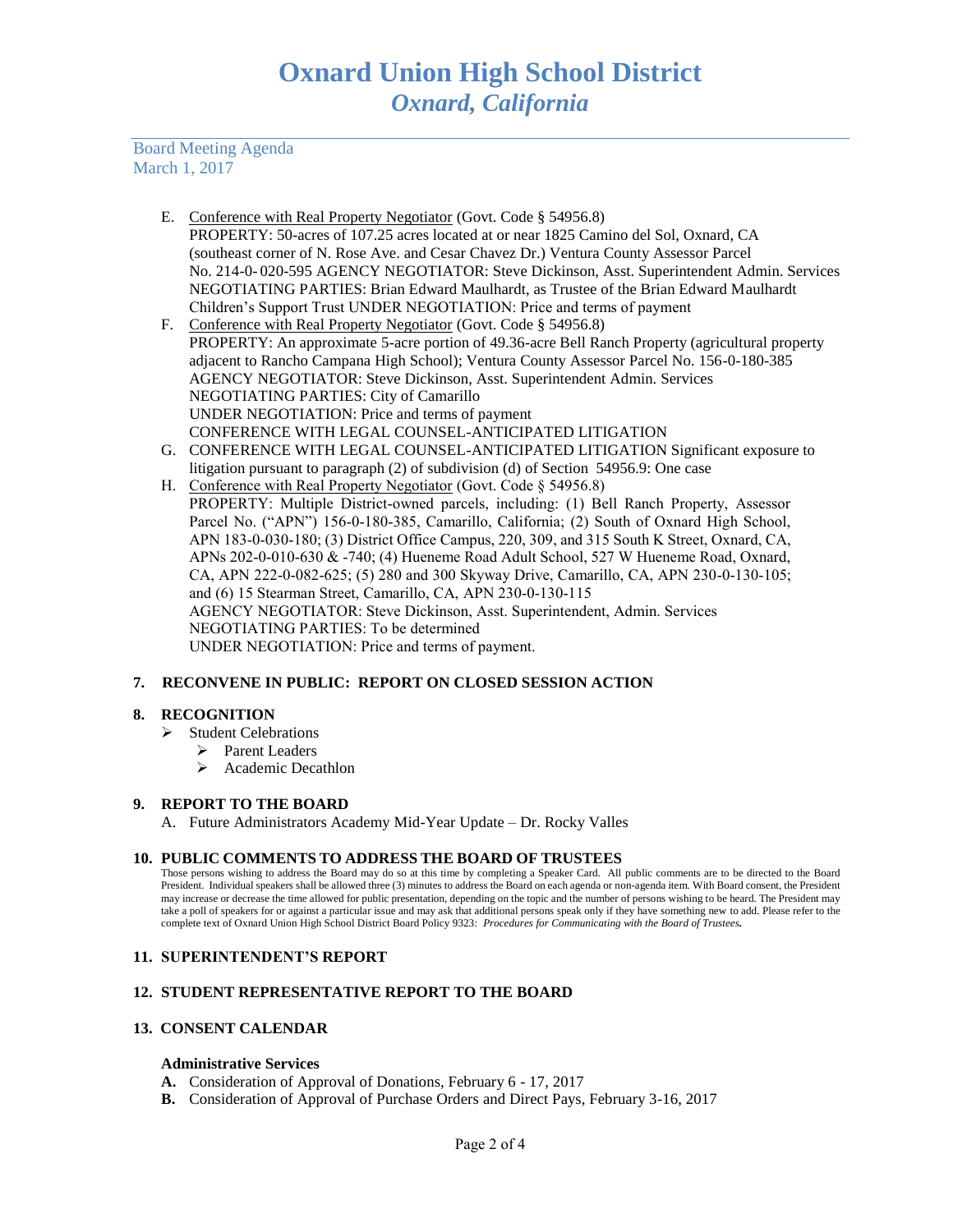Board Meeting Agenda March 1, 2017

## **Educational Services**

- **C.** Consideration of Approval of First Amendment to Agreement for Services between the Oxnard Union High School District and the State of California, Department of Rehabilitation for Transition Partnership Program (TPP) - Agreement # 29910
- **D.** Consideration of Approval of School Site 2016-2017 Single Plan for Student Achievement (SPSA)
- **E.** Consideration of Approval of Renewal of Memorandum of Understanding between Oxnard Adult School and the Ventura County Community College District for Release of Funds per Ventura County Adult Education Consortia
- **F.** Consideration of Approval of Revision to *BP 5131.62 Tobacco Use* [First Reading]
- **G.** Consideration of Approval of Stipulated Student Expulsions by Agreement of the School Principal, the Student, and the Student's Parent/Guardian, as per Board Policy 5144, Section 22

# **Human Resources**

- **H.** Consideration of Approval of Certificated and Classified Personnel
- **I.** Consideration of Approval of Student Teaching Agreement between California State University and the Oxnard Union High School District
- **J.** Consideration of Approval of Revisions to *Board Policy 4117.2/4217.2/4317.2: Resignation* [First Reading]

## **Superintendent of Schools**

**K.** Consideration of Approval of Revision to BP 5125 *Student Records* [First Reading]

# **14. ACTION ITEMS**

## **Administrative Services**

- **A.** Consideration of Approval of Contract with Custom Industrial Sheet Metal, Inc. for Rancho Campana High School for Roofing Platform Equipment and Ventilation Louvers for Outdoor Kiln Enclosure
- **B.** Consideration of Approval to Award District-Wide Photography Services Contract to Monarch Photography

## **Superintendent of Schools**

**C.** Consideration of Approval of Job Description: Executive Director – *College Readiness & Educational Access* [First Reading]

## **Educational Services**

- **D.** Consideration of Approval of Revision of Job Description: *Director English Learner Services*  [First Reading]
- **E.** Consideration of Approval of Revisions of Job Descriptions: *Director Career Education; Director Instructional Support Services; Director Student Support Services* [First Reading]
- **F.** Consideration of Adoption of New *BP 6163.2 Service Animals* [First Reading]
- **G.** Consideration of Approval of the Budget for the College Readiness Block Grant Budget